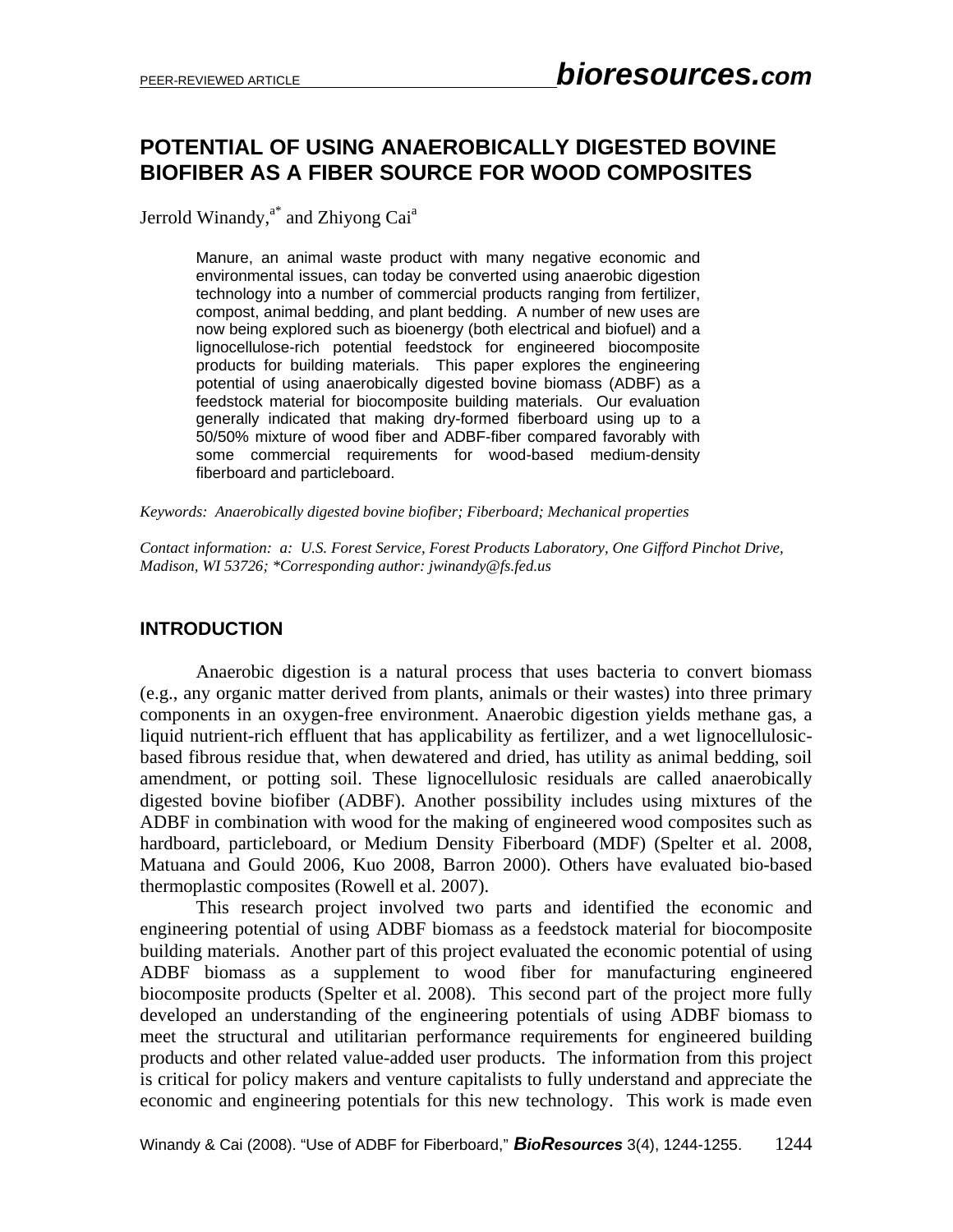more critical because as the world population grows, our need for safe, affordable, environmentally-friendly building materials is increasing. This research project provided an important opportunity to begin to develop critically needed new raw materials for future sustainable biocomposite products.

# **BACKGROUND**

As the world population's grows, our need for safe, affordable, environmentallyfriendly building materials has correspondingly increased. It is also in the best interests of the U.S. and the world's economies to decrease our dependence on non-renewable energy and materials based on petroleum. Many believe that we should increase our use of renewable, sustainable, bio-based resources. One critical part of any new bio-based economy will be to seek additional bio-based alternatives for building materials. While wood and woody fiber in North America will continue to have a preeminent place in any such move to sustainable building materials in a bio-based economy, alternative biofiber sources will also present important opportunities. Recent developments in agriculture and the increased use of anaerobic digesting systems for animal wastes offer one such opportunity to develop new value-added bio-based composites.

Trends in modern farming have been to increase the size and specialization of farms. Dairy operations and other confined animal feedlots across the U.S. have followed suit with more mega facilities that consolidate larger numbers of animals concentrated in one location. This has raised the challenge of managing manure to a scale heretofore rarely encountered, but at the same time has created opportunities to manage this waste to extract maximum value from it. This consolidation has also led to concerns over potential environmental problems such as odor, catastrophic spills or groundwater contamination, and regulations have been issued intending to control them. In addition, with the ever increasing concerns of urban sprawl encroaching on agricultural lands, the need to control and mitigate manure products produced by farm livestock is growing. Such pressures have stimulated interest in anaerobic digesters as ways to mitigate the concerns and possibly turn a business cost into a revenue stream.

Using **anaerobic digestion** (AD) technology, these agricultural "waste" materials have recently begun to be recognized as underutilized natural resources that have unrecognized value. Thus, technologies need to be developed and markets created for deriving value-added products from these supposed "waste" materials. Such technologies will decrease environmental issues, minimize odor-related concerns stemming from urban-encroachment on agricultural land, and increase the profitability for farmers.

From an environmental and a farmer's perspective, the major benefits of AD are a virtual elimination of point-source waste-water run-off problems and secondary benefits such as elimination of odor, pest, and weed control problems for farmers using AD to convert bovine wastes. Another large environmental benefit of an AD approach to handling bovine wastes is the ability to harvest and use the methane gas collected from the AD digester to reduce greenhouse gas emissions. Still another more tangible economic benefit is that the methane gas can then be collected and converted into either electricity or heat. One yet unanswered concern is what to do with the residual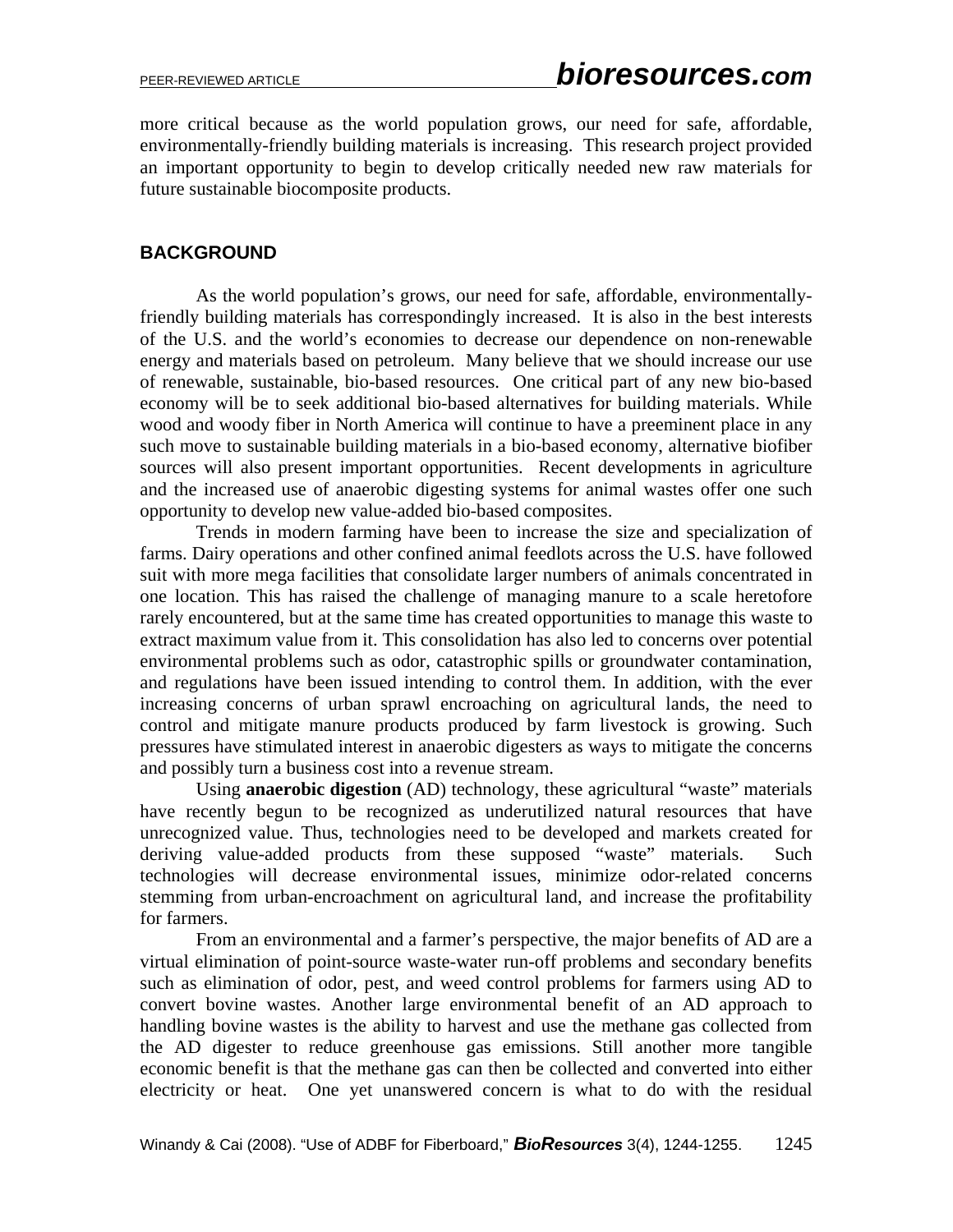lignocellulosic solids from digested wastes. One currently used possibility is for animal bedding or potting soil (Zauche and Compton 2006). However, neither of these uses is an inherently high value-added use. Thus, a critical need exists to develop alternative high value-added uses for these residual lignocellulosic solids from AD digested wastes.

# **OBJECTIVES**

Wood composite manufacturing uses large quantities of woody biomass, and anaerobically digested bio-fiber (ADBF) could be a potential replacement (or supplement) for wood fiber (WF) in some composites. This study evaluated the compatibility and performance of mixed WF-ADBF fiberboard and related it to commercial fiberboard and particleboard.

# **METHODS**

This study evaluated composite boards made from mixtures of WF-ADBF using dry-form fiberboard technology. When the ADBF fiber arrived, a screen test was performed to classify the ADBF according to size. The results showed that 34.3% of the ADBF were +12 in the mesh screen size, 56.4% were in +20 screen size, 8.5% were in +40 screen size, and the rest were the fines. The size of ADBF was larger than the traditional MDF fiber (in the  $+40$  to  $+120$  screen size range) and smaller than the wood particles (generally in the +4 to +16 screen size range) commonly used for particleboard. The unique geometry characteristics of ADBF could make it suitable to substitute or replace either fiber for MDF or wood particle for particleboard. The investigation was carried out in two parts. A small preliminary Phase I study was first performed to define the implications of various pre-production fiber processing methods. This was followed by a larger primary Phase II study to evaluate various parameters including fiber mixture ratios, resin options, and fiberboard densities. All wood fiber used in both Phases of this study was a mixture of various southern pines (*Pinus spp.*) and obtained from a commercial fiberboard plant. This thermomechanical pulp (TMP) pine fiber was manufactured from steamed wood chips using a pressurized refiner. This TMP pine fiber was then quickly shipped to our laboratory and dried at 103°C for 24 hrs to approximately 4% moisture in our laboratory tray driers prior to its use. During drying the TMP fiber tended to ball together, and a hammermill (without a screen) was used to break the fiber balls and bundles into loose fibers.

### **Phase I**

In the preliminary (i.e., Phase I) part of this investigation, the ADBF was considered as being closer to the wood particles, and 50/50% mixtures of dried WF and ADBF-fiber (both  $\sim$  5% moisture content) were studied for their potential use as particleboard. Because Phase I materials were a combination of various hammermilling processes, resulting in an array of fibers sizes and morphologies, the results were compared to commercial particleboard (ANSI 1999), which allows for this greater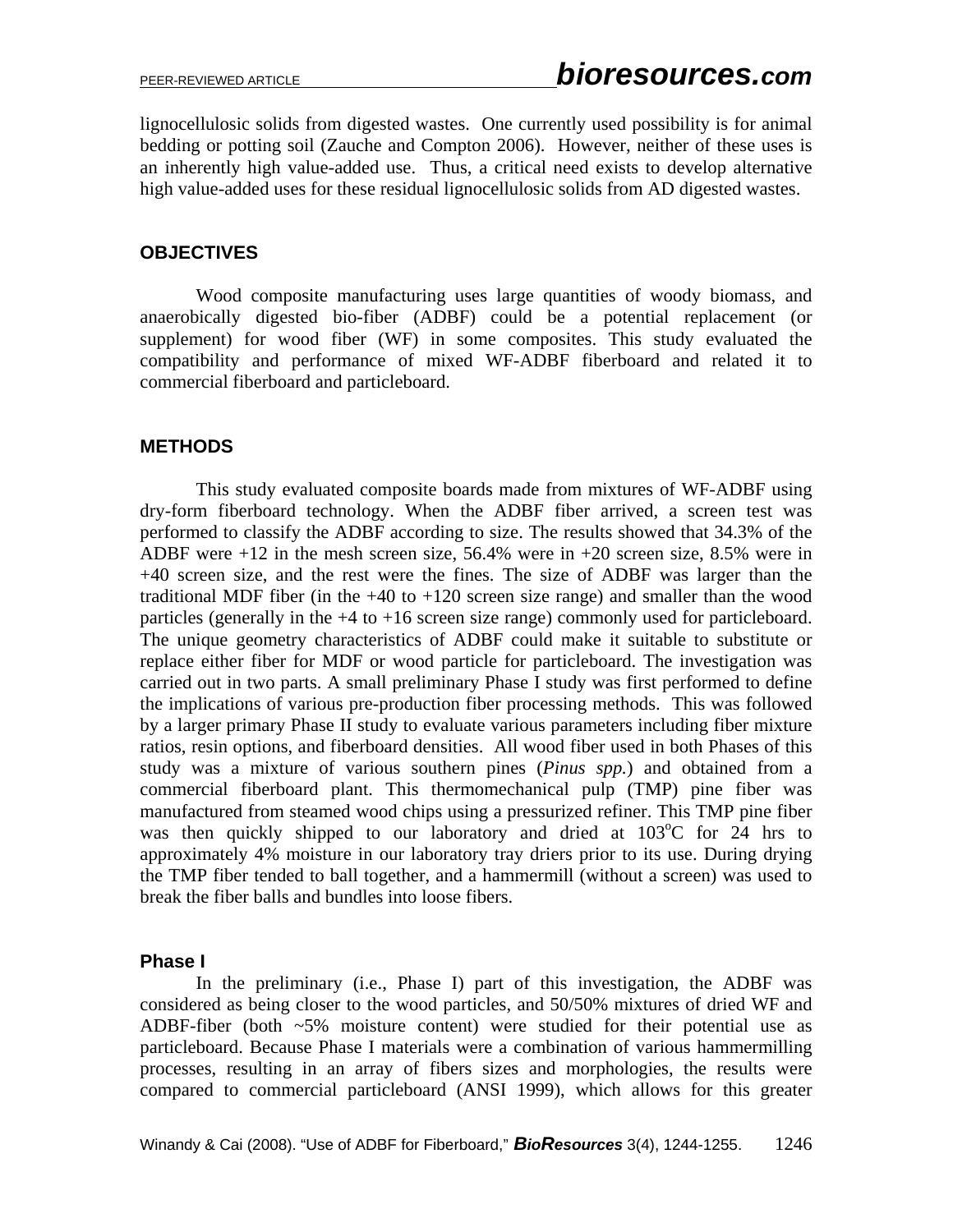diversity of fiber/particle sizes and shapes. The hammermilling process used in this study was different than the processes used in traditional industrial particleboard manufacturing, which are intended for size reduction of wood chips and shavings into fine particles.

In Phase I, we compared mixtures of WF and ADBF prepared in three different ways. This comparison included fiberboard made from: a) WF and ADBF that were both hammermilled, b) virgin WF and ADBF (neither hammermilled), and c) a mixture of hammermilled WF mixed with virgin ADBF. The three variously processed WF-ADBF fiber mixtures were made into a dry-form fiberboard with a target density of 800 kg/m<sup>3</sup>. Urea formaldehyde resin (47% solids) was applied at a rate of 8% (w/w solids) to the fiber mixtures while circling at high speed in a tube blender for 5 minutes. No wax was used. The resinated fiber mixtures were then formed into 610- by 610-mm loose mats and hot-pressed at  $200^{\circ}$ C using the following pressing schedule: close to target thickness (90s), hold at 12.5-mm target thickness (150s), and slow release of pressure to open (160s).

Two replicate boards for each mixture were made and evaluated. Each 610- by 610-mm board had 100-mm trimmed off each edge and test specimens (ASTM Standard-D1037) were cut out. The fiberboard specimens were then evaluated for various physical and mechanical performance criteria using standard methods (ASTM Standard-D1037). The following fiberboard performance criteria were evaluated:

- (1) Modulus of elasticity (MOE),
- (2) Modulus of rupture (MOR),
- (3) Internal bonding (IB) at 65% Relative Humidity
- (4) Water absorption (WA) after 24-hr water soak
- (5) Thickness swelling (TS) after 24-hr water soak

### **Phase II**

The results of the preliminary Phase I investigation were used to select the appropriate pre-production fiber processing methods regarding whether or not to hammermill the various WF and/or ADBF fibers used for the subsequent Phase II work. In Phase II, the ADBF fibers were not hammermilled, while the wood fibers were hammermilled to break down the fiber clumps and provide a uniform fiber geometry. After hammermilling, the wood fibers were similar in size and shape and thus more comparable to the commercial thermomechanical pulp (TMP) fibers normally used for commercial fiberboard, especially MDF. Thus, in Phase II the boards made were similar to the commercial MDF boards and thus their performance was compared to the commercial requirements for MDF (ANSI 2004). This larger Phase II study specifically studied five mixed fiber combinations from 0/100 to 100/0 using two commercial resin systems and multiple board densities. In Phase II, forty medium-density fiberboard (MDF) panels were manufactured as indicated in Table 1. The same blending, forming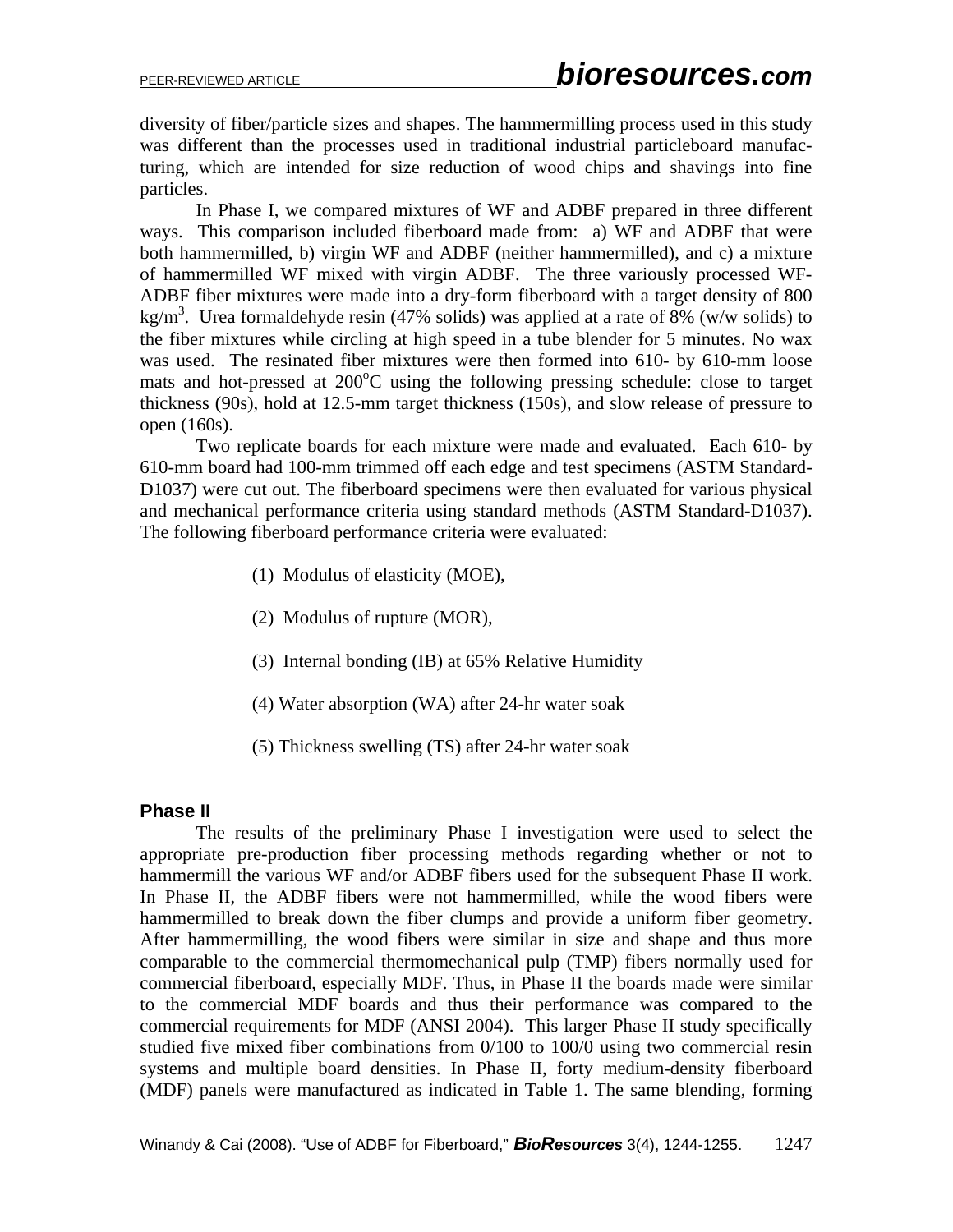and pressing procedures were used as described in Phase I except that two resins (UF at 8% and PF at 3.5%) were evaluated. The UF and PF resins had 47% and 51% solids content, respectfully. It was visually noted that after applying resin on the wood and ADBF fiber mixtures using the high-speed tube blender the resinated fiber mixtures were uniform in size and resin distribution. The blender provided resinated fiber mixtures that were loose and easy to form into 500- x 500-mm mats. After hot-pressing and cooling, each panel had 50-mm of trim along each edge removed before the ASTM D-1037 test specimens were cut out. The MDF composite materials were evaluated for physical and mechanical performance using the same standard evaluation techniques (ASTM Standard-D1037). The same five performance criteria for fiberboard were evaluated as in Phase I.

# **RESULTS AND DISCUSSION**

#### **Phase I**

This preliminary dry-form fiberboard study evaluated the compatibility of ADBFfiber and wood both with and without mechanical separation (i.e., hammermilling). The actual board densities were 800 kg/m<sup>3</sup> ( $\pm$ 3 kg/m<sup>3</sup>) and board moisture contents at time of physical and mechanical testing were  $3.7\%$  (+ 0.3%). The strength and stiffness results clearly indicated that woody fiber and ADBF-fiber could be successfully mixed in a 50/50 mixture either with or without hammermilling (Fig. 1). The results also indicated that the three variously processed 50/50 mixed-fiber types produced a fiberboard that compared favorably to the requirements for H-1 grade commercial particleboard as specified by ANSI Standard A208.1 (1999) (Table 2). The internal bond strength for mixtures of virgin ADBF and hammermilled WF were generally equal to fiberboard made with neither the WF or the ADBF being hammermilled ( both  $\sim$ 70psi + 5psi). The fiberboard made from hammermilled WF and hammermilled ADBF was ~20% lower in internal bond strength than the other two groups. There were no practical differences between the three tested fiberboards in either thickness swell  $(-35\% +3\%)$  or water absorption ( $\sim$ 90%  $\pm$ 5%). As such we decided that the most appropriate mixture of WF and ADBF to study further in Phase II would be to select hammermilled WF and nonhammermilled ADBF, because it appeared to maximize performance and minimize required processing. We thought this combination as appropriate because virgin corn stover usually needs to be hammermilled to mechanically break down the waxy cuticle layer on that corn stove, whereas the natural process of bovine digestion followed by anaerobic digestion of that residue would probably eliminate the need for hammermilling the ADBF fiber.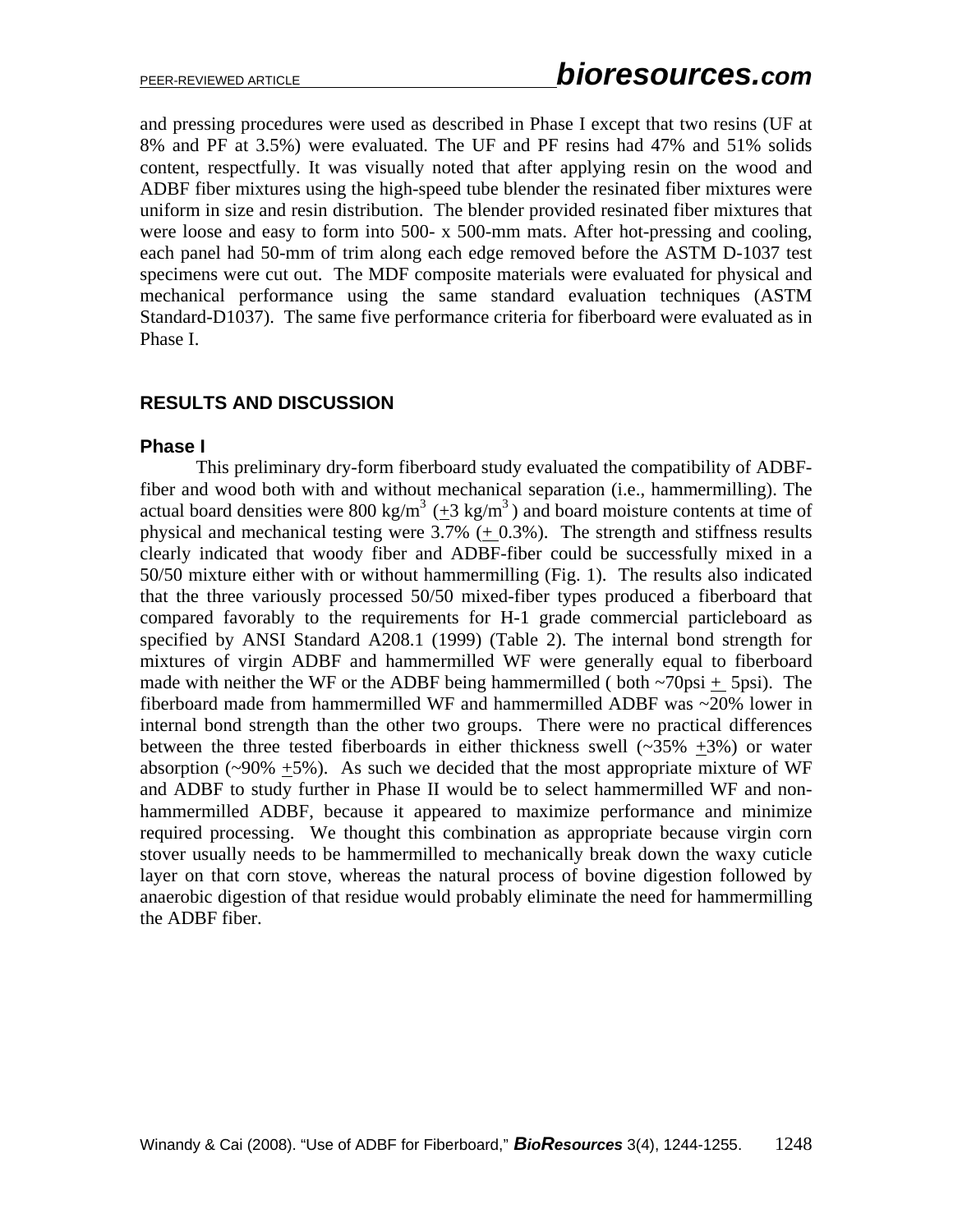**Table 1.** Experimental Design of the Phase II Dry-form Fiberboard (500- x 500- x 12.5mm thick) using Hammermilled Wood Fiber and Non-Hammermilled ADBF.

| <b>Wood TMP fiber</b> | <b>ADBF-fiber</b> | UF/PF         | <b>Density</b> | Replicates <sup>1</sup> |
|-----------------------|-------------------|---------------|----------------|-------------------------|
| $(\%)$                | $(\%)$            | (%)           | $(kg/m^3)$     |                         |
| 100                   | 0                 | PF 3.5        | 670            | $\overline{2}$          |
| 67                    | 33                | PF 3.5        | 670            | $\overline{2}$          |
| 50                    | 50                | PF 3.5        | 670            | $\overline{2}$          |
| 33                    | 67                | PF 3.5        | 670            | $\overline{2}$          |
| 0                     | 100               | PF 3.5        | 670            | $\overline{2}$          |
| 100                   | 0                 | PF 3.5        | 800            | $\overline{2}$          |
| 67                    | 33                | PF 3.5        | 800            | $\overline{2}$          |
| 50                    | 50                | PF 3.5        | 800            | $\overline{2}$          |
| 33                    | 67                | PF 3.5        | 800            | $\overline{2}$          |
| 0                     | 100               | PF 3.5        | 800            | $\overline{2}$          |
|                       |                   |               |                |                         |
| 100                   | 0                 | <b>UF 8.0</b> | 670            | $\overline{2}$          |
| 67                    | 33                | <b>UF 8.0</b> | 670            | $\overline{2}$          |
| 50                    | 50                | <b>UF 8.0</b> | 670            | $\overline{2}$          |
| 33                    | 67                | <b>UF 8.0</b> | 670            | $\overline{2}$          |
| 0                     | 100               | <b>UF 8.0</b> | 670            | $\overline{2}$          |
| 100                   | $\Omega$          | <b>UF 8.0</b> | 800            | $\overline{2}$          |
| 67                    | 33                | <b>UF 8.0</b> | 800            | $\overline{2}$          |
| 50                    | 50                | <b>UF 8.0</b> | 800            | $\overline{2}$          |
| 33                    | 67                | <b>UF 8.0</b> | 800            | $\overline{2}$          |
| 0                     | 100               | <b>UF 8.0</b> | 800            | $\overline{2}$          |

**Table 2.** Performance Requirements of Various Grades of Commercial Particleboard and Fiberboard

| <b>Material</b><br><b>Type</b> | <b>ANSI</b><br><b>Standard</b> | Grade      | <b>MOE</b><br>$(lb/in^2)$ | <b>MOR</b><br>(lb/in <sup>2</sup> ) | <b>Internal Bond</b><br>Strength (lb/in <sup>2</sup> ) | <b>Thickness</b><br>Swell (%) |
|--------------------------------|--------------------------------|------------|---------------------------|-------------------------------------|--------------------------------------------------------|-------------------------------|
| Particleboard                  | A208.1                         | $H-1$      | 348,100                   | 2393                                | 130                                                    | ---                           |
|                                |                                | $M-1$      | 250,200                   | 1595                                | 58                                                     | ---                           |
|                                |                                | M-S        | 275,600                   | 1813                                | 58                                                     | ---                           |
|                                |                                | $M-2$      | 326,300                   | 2103                                | 65                                                     | ---                           |
|                                |                                | <b>PBU</b> | 250,200                   | 1595                                | 58                                                     | ---                           |
|                                |                                |            |                           |                                     |                                                        |                               |
| <b>MDF</b>                     | A208.2                         | 110        | 203,100                   | 2030                                | 44                                                     | $\leq 10$                     |
|                                |                                | 120        | 203,100                   | 2030                                | 73                                                     | $\leq 10$                     |
|                                |                                | 130        | 348,100                   | 3481                                | 87                                                     | ~10                           |

 1 Used 2 replicates because of volume-capacity limits of FPL tube-blender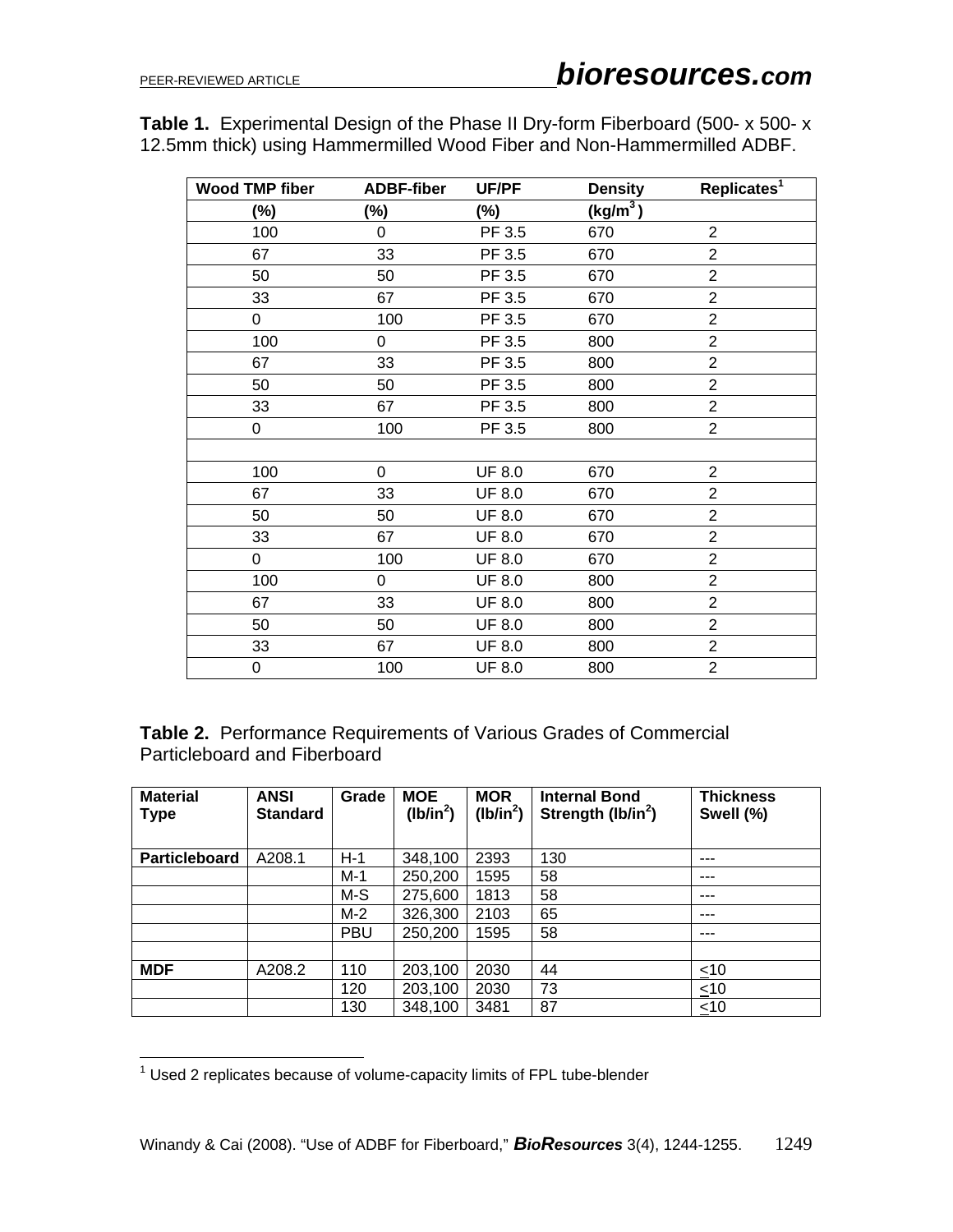

**Figure 1.** Effects of pre-process hammermilling of fiber on a) Modulus of Elasticity (MOE) and b) bending strength (MOR) of 50/50% hybrid wood-ADBF dry-formed fiberboard compared to commercial H-1grade particleboard requirements.

### **Phase II**

The larger Phase II study specifically evaluated five mixed fiber combinations from 0/100 to 100/0 using two commercial resin systems (PF at 3.5% and UF at 8%) and two fiberboard board densities (670 and 800 kg/m<sup>3</sup>). The parameters evaluated for the MDF were MOE, MOR, IB, WA and TS.

### *Bending stiffness and strength*

The MOE values of two fiberboard board densities (680 and 800 kg/m<sup>3</sup>) made using 8% UF and 3.5% PF resin and five mixture ratios of WF-to-ADBF fiber at mixtures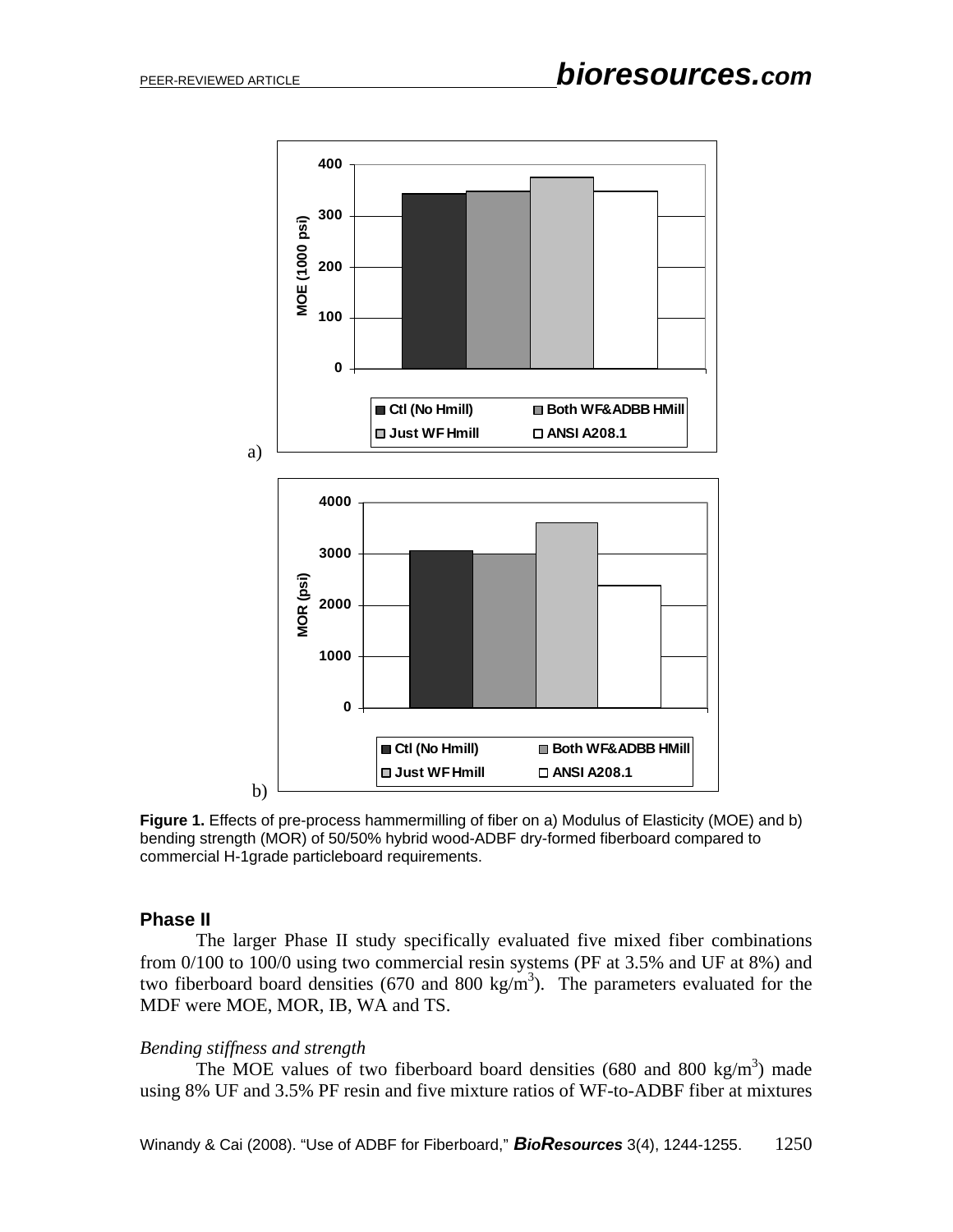from 0/100 to 100/0 are shown in Fig. 2. Figure 3 shows the same relationships and process factors, but for MOR. From both, it is evident that the UF-bonded fiberboards clearly exhibited superior performance over the PF-bonded fiberboard in Phase II. This was surprising, as the PF-bonded fiberboards made using a 50/50% WF-ADBF mixture in Phase I (Fig. 1) performed similarly to the UF-bonded fiberboard in Phase II (Figs. 2 and 3). We suspect that the PF resin used in Phase II was faulty or that a processing error occurred in blending or pressing. We are now further investigating. Still the results of the UF in Phase II and the PF in Phase I are convincing.



**Figure 2.** Effects of various WF and ADBF fiber mixtures and fiberboard density on Modulus of Elasticity (MOE)



**Figure 3.** Effects of various WF and ADBF fiber mixtures and fiberboard density on Modulus of Rupture (MOR)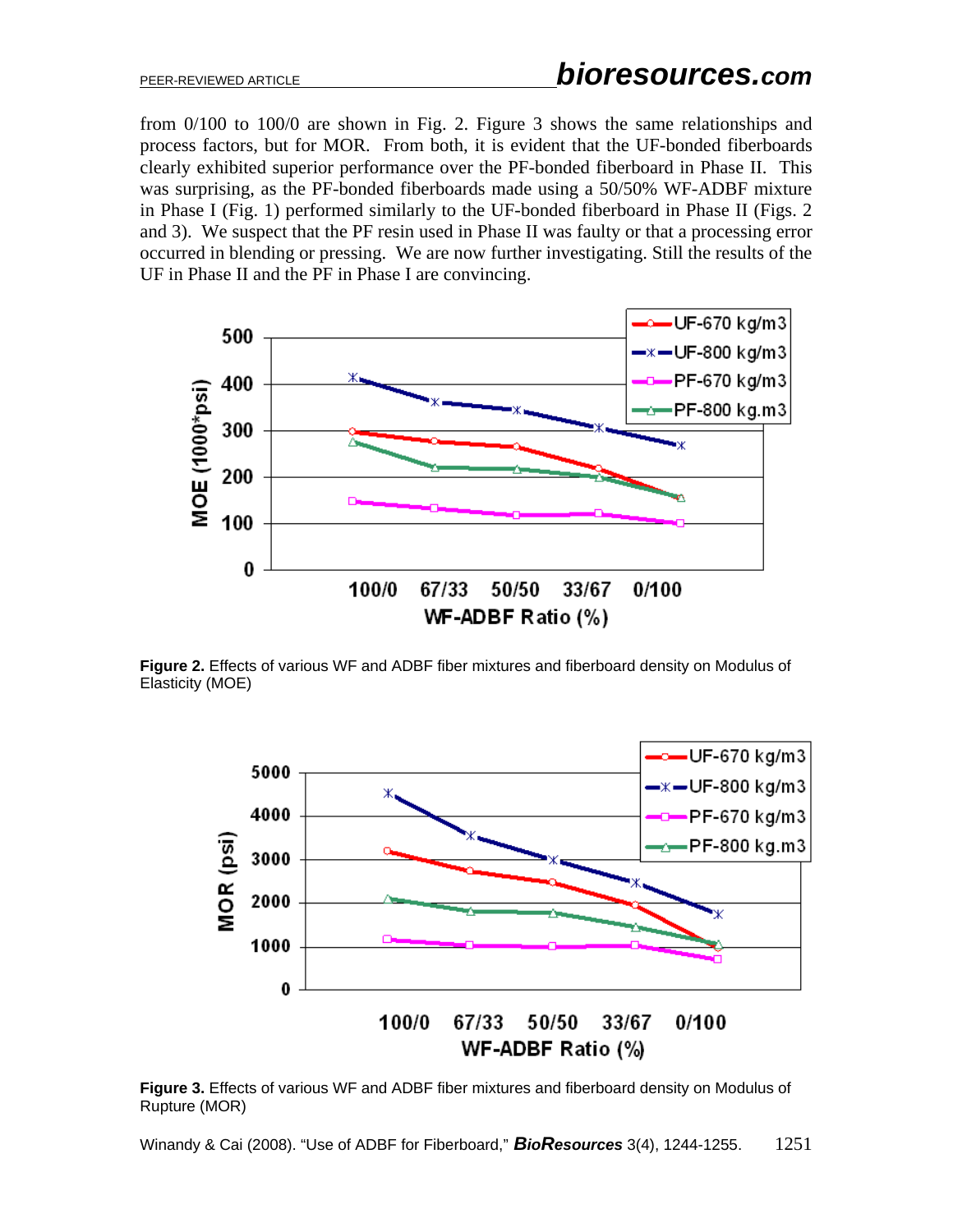For the UF-bonded fiberboard the results clearly show that as ADBF ratio increased relative to WF, both the MOE and MOR clearly decreased (Figs. 2 and 3). The ANSI 208.1 standard requires that H-1 grade particleboard, which by definition has a density  $\geq 800$  kg/m<sup>3</sup>, have an MOE of at least 348,100 lb/in<sup>2</sup> and MOR of 2393 lb/in<sup>2</sup> (Table 2). From Fig. 2 it is evident that only the high-density, UF-bonded, WF-ADBF fiberboard (density = 800 kg/m<sup>3</sup>) having a WF level of at least 50% and  $\leq$ 50% ADBF fiber consistently met the MOE requirements for the H-1 grade of commercial particleboard. Likewise, from Fig. 3 it is clear that both the low- and high-density WF-ADBF fiberboard (density = 670 and 800 kg/m<sup>3</sup>, respectively) with a WF level of at least 50% and <50% ADBF fiber met the MOR requirements for H-1 particleboard.

With respect to the commercial requirements for MOE of 670 kg/m<sup>3</sup> (i.e., medium-density) fiberboard (Table 2), all WF-to-ADBF mixture ratios for the 800 kg/m<sup>3</sup> (i.e., high-density), UF-bonded fiberboard met all requirements for MOE for two of the three most critical MDF grades (i.e., 110, 120). For the third grade (i.e., 130), the lowdensity WF-ADBF fiberboard (density =  $670 \text{ kg/m}^3$ ) did not meet the Grade 130 requirements for MOE while only the high-density fiberboard (density =  $800 \text{ kg/m}^3$ ) met MOE requirements when having a WF level of at least 67% and <33% ADBF fiber.

 When considering the requirements for commercial medium-density fiberboard, many WF-to-ADBF mixture ratios for the UF-bonded WF-ADBF fiberboard met the requirements for MOR. For the two lower MDF grades (i.e., 110, 120), the lower-density MDF met the requirements when having up to 50% ADBF fiber, while the higher-density MDF met the requirements whenever it had a ADBF fiber level of <67% ADBF fiber. For the third grade (i.e., 130), the lower-density MDF did not meet the Grade 130 requirements for MOR, while the higher-density fiberboard only met the MOE requirements when having a WF level of at least 67% and <33% ADBF fiber.

#### *Internal bond strength*

When considering internal bond strength (IB) we encountered a problem in achieving adequate bonding of the metal IB blocks to all of the WF-ADBF made using PF resin. All the IB failures occurred by separation of the metal IB from the outer surfaces of the PF-bonded IB specimens. We had not encountered this problem in Phase I or in Phase II when using all-WF specimens or when evaluating the UF-bonded WF-ADBF specimens. This again leads us to suspect the PF-resin or a processing error. Hence, only the results of the UF-bonded WF-ADBF specimens are reported (Fig. 4).

Both the lower- and higher-density UF-bonded fiberboard met the M-1, M-S, and PBU Grade requirements for IB of particleboard when having an ADBF fiber level of <33% ADBF fiber. Likewise, the lower-density fiberboard met the Grade 110 requirements for IB of MDF when having a WF level of at least 50% and <50% ADBF fiber, while the higher-density fiberboard met the Grade 110 requirements when having a WF level of at least 67% and <33% ADBF fiber.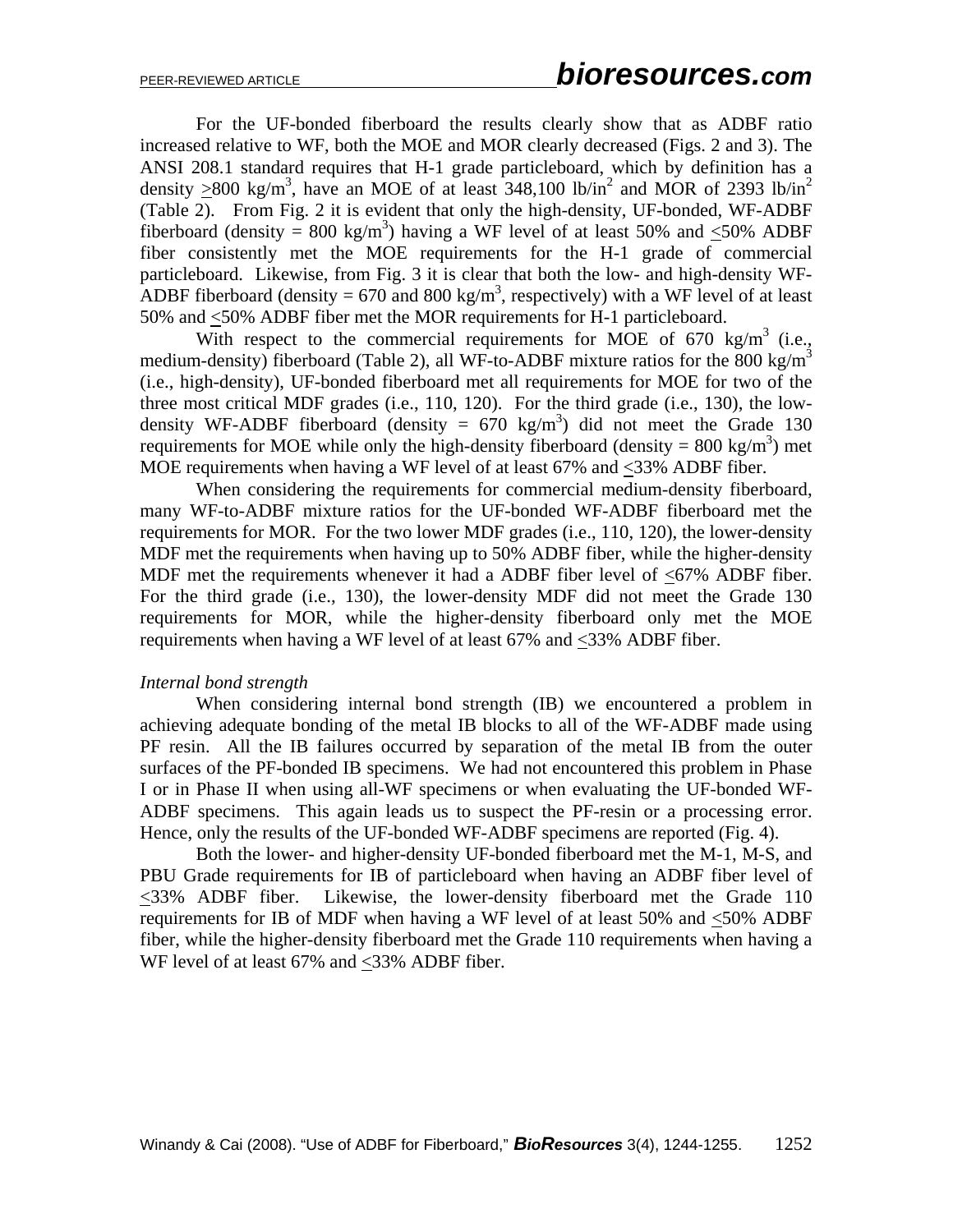

**Figure 4.** Effects of various WF and ADBF fiber mixtures and fiberboard density on internal bond strength (IB)

#### *Thickness swell/water absorption*

Two observations are quickly apparent from Figs. 5 and 6. First, note that both thickness swell and water absorption were greater for PF bonded specimens than for UFbonded fiberboard. This is probably in part related to the UF at 8% being more compatible with the WF and ADBF than the PF at 3.5% and in-part related to the potential resin or processing problems previously discussed. The second observation is higher-density UF- and PF-bonded fiberboard usually experienced less TS and WA after a 24-hr soak than lower-density fiberboard.



**Figure 5.** Effects of various WF and ADBF fiber mixtures and fiberboard density on thickness swell (TS) after 24-hr soak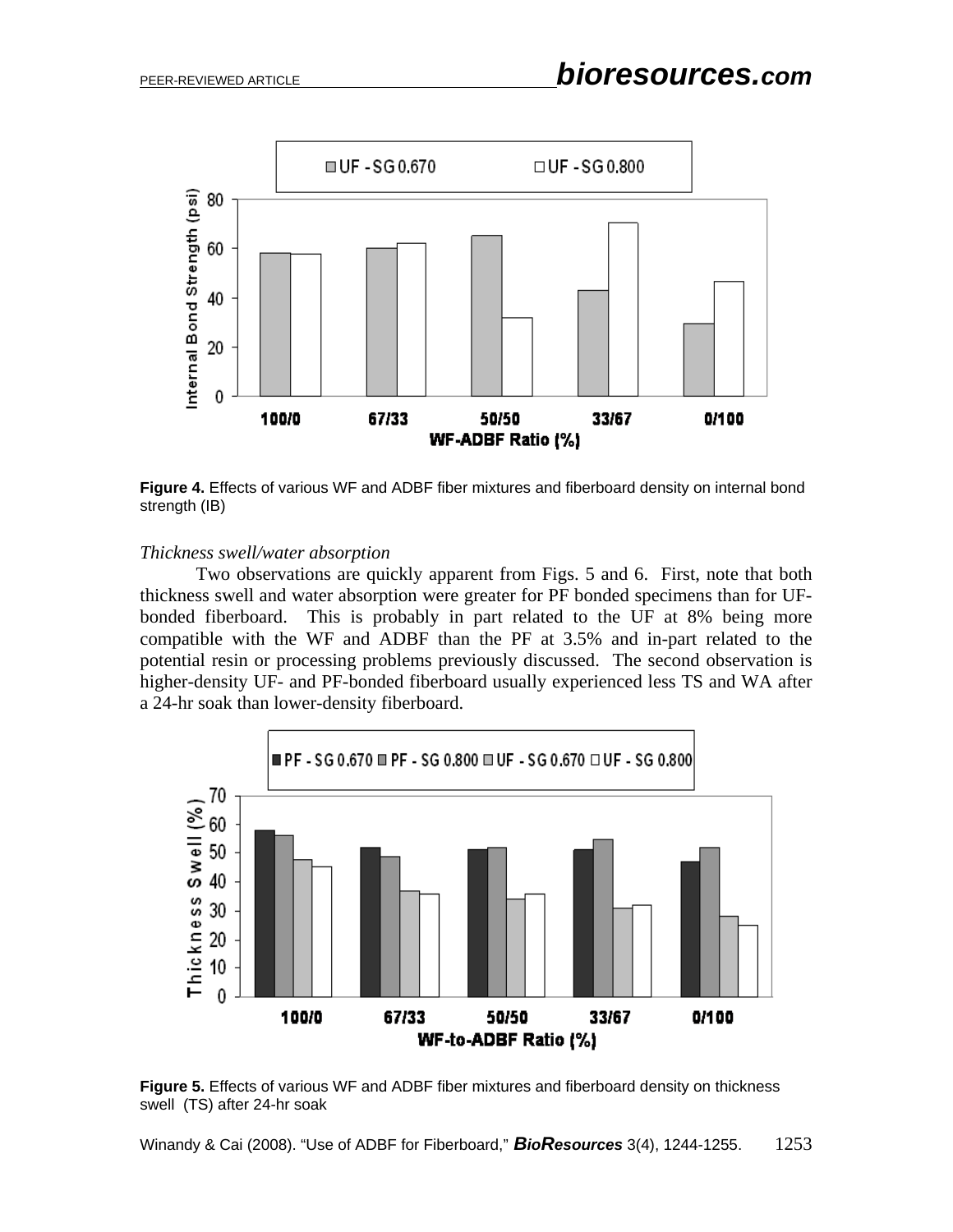

**Figure 6.** Effects of various WF and ADBF fiber mixtures and fiberboard density on water absorption (WA) after 24-hr soak

In the final analysis all combinations of WF and ADBF failed to meet the thickness swell requirements of <10% for MDF. This probably has as much or more to do with our decision to not add wax in fiberboard manufacturing than it had to do with an inherent difference in performance between wood and mixed WF-ADBF fiberboard.

#### **SUMMARY**

 Our two-part evaluation of the physical and mechanical properties of dry-formed particleboard consistently indicated that up to a 50/50% mixture of wood fiber and ADBF-fiber compares favorably with commercial standards for wood-based MDF and particleboard. While to date our work at FPL has not evaluated all mixtures of WF and ADBF, these results indicate that virtually any combination of WF and ADBF is potentially feasible. It appears that combinations varying from 67-to-33% WF and 33-to-67% ADBF generally will meet many of the performance criteria in the ANSI commercial standards for particleboard or MDF. The results varied depending on the product type, density and grade being considered.

 Local economics will probably determine the optimal mixture of WF and ADBF feasible at any commercial fiberboard/particleboard manufacturing facility with these local factors, undoubtedly affecting the critical price-point for ADBF fiber in woody composites. A recent study by Spelter et al. (2008) indicated that at one mill in central Wisconsin up to 25% of the WF could be substituted with ADBF and still be economically viable.

Another factor for composite producers to consider that might significantly benefit the analysis of whether or not to use ADBF concerns the potential "marketing" opportunity to employ more "green manufacturing" practices. ADBF-fiber dovetails well into this because it falls into the post-industrial waste classification. Commercial wood-